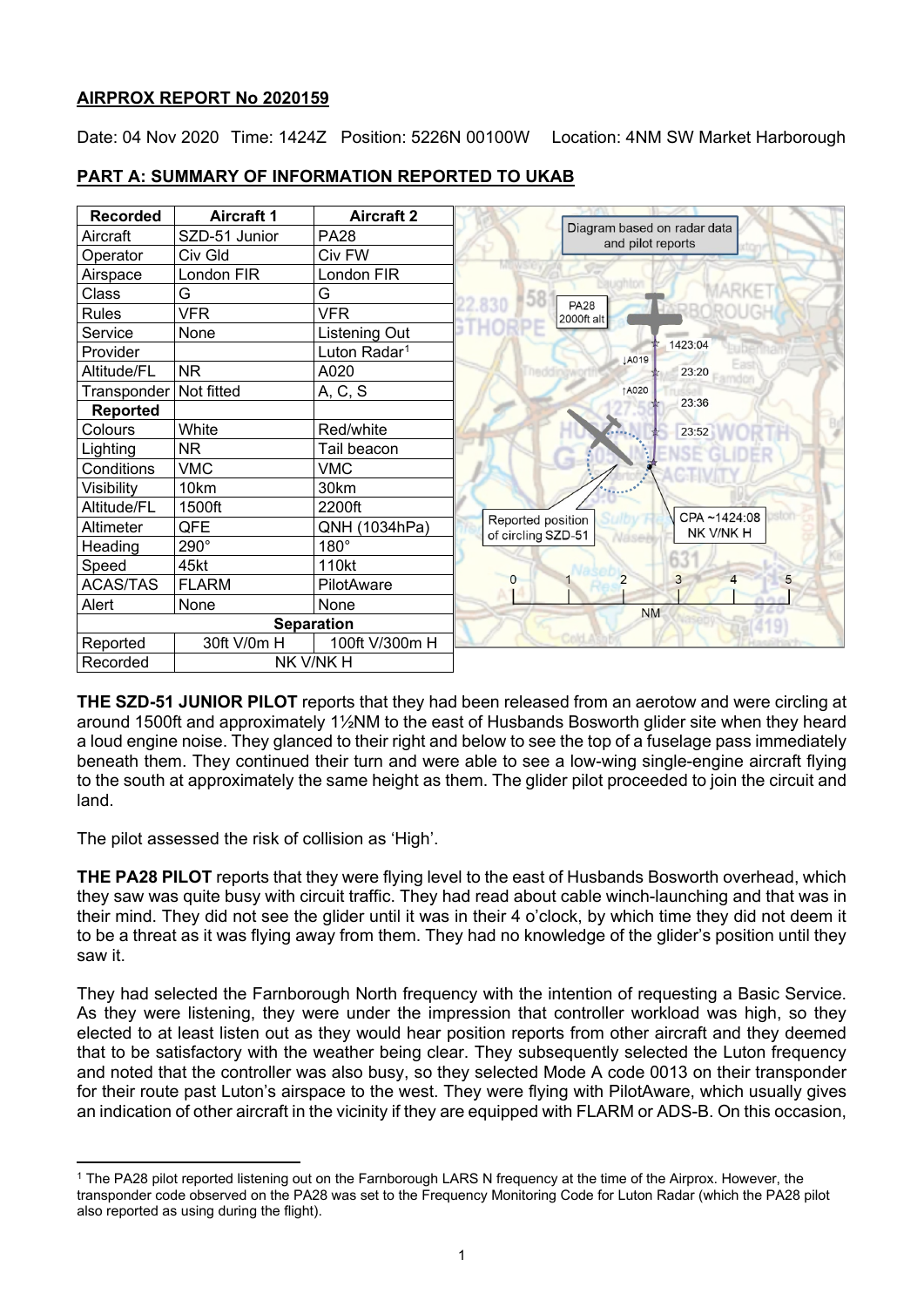there was no indication from the PilotAware of the presence of the other glider which, they assume, would have been equipped with FLARM.

The pilot did not make an assessment of the risk of collision.

#### **Factual Background**

The weather at Wittering was recorded as follows:

METAR EGXT 041350Z 31006KT 9999 FEW021 BKN026 10/06 Q1033 BLU= METAR EGXT 041450Z 30005KT 9999 SCT033 SCT060 10/06 Q1033 BLU=

#### **Analysis and Investigation**

### **UKAB Secretariat**

The SZD-51 Junior glider pilot was contacted and requested to provide a GPS log of the aircraft's flight if possible. Unfortunately, the trace only recorded the initial portion of the flight – up until approximately 1405Z – and so did not show the glider in the lead-up to and during the Airprox. Analysis of the NATS radar replay was undertaken but no indication of the presence of any aircraft, other than the PA28, could be seen in the vicinity of Husbands Bosworth glider site at the time of the reported Airprox. Figure 1 below is a screenshot of the NATS radar at the estimated time of CPA (1424:08); the PA28 passed 1.5NM to the east of the centre of the glider site at an altitude of 2000ft.





The SZD-51 Junior glider and PA28 pilots shared an equal responsibility for collision avoidance and not to operate in such proximity to other aircraft as to create a collision hazard.<sup>[2](#page-1-0)</sup> If the incident geometry is considered as head-on or nearly so then both pilots were required to turn to the right.<sup>[3](#page-1-1)</sup> If the incident geometry is considered as converging then the PA28 pilot was required to give way to the Junior glider.<sup>[4](#page-1-2)</sup>

<span id="page-1-0"></span><sup>2</sup> SERA.3205 Proximity.

<span id="page-1-1"></span><sup>3</sup> SERA.3210 Right-of-way (c)(1) Approaching head-on.

<span id="page-1-2"></span><sup>4</sup> SERA.3210 Right-of-way (c)(2) Converging.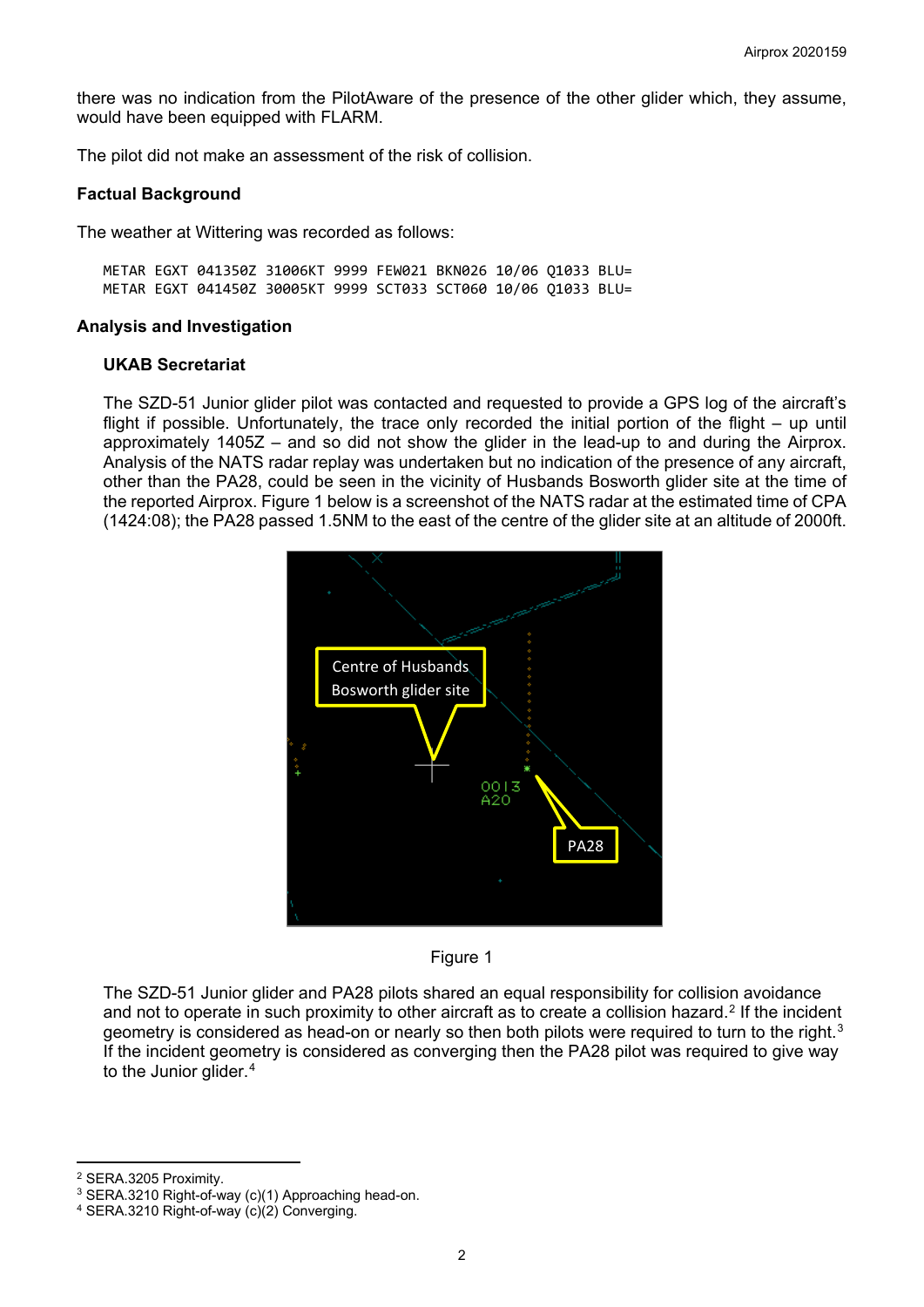## **Comments**

## **BGA**

It is most unfortunate that an equipment glitch meant that the log file of the SZD-51 was not available. This glitch might also explain why the SZD-51 did not appear on the PA28 pilot's PilotAware display.

It is gratifying to see that the PA28 pilot was aware of the hazards associated with getting close to glider winch-launch sites. Husbands Bosworth has a dedicated radio frequency, printed on the chart, and an information call on this frequency when passing would have improved everyone's SA.

## **Summary**

An Airprox was reported when an SZD-51 Junior glider and a PA28 flew into proximity 4NM SW of Market Harborough at ~1424Z on Wednesday 4<sup>th</sup> November 2020. Both pilots were operating under VFR in VMC, the SZD-51 Junior glider pilot was not in receipt of an Air Traffic Service and the PA28 pilot was listening out on the Luton Radar frequency.

## **PART B: SUMMARY OF THE BOARD'S DISCUSSIONS**

Information available consisted of reports from both pilots and radar photographs/video recordings. Relevant contributory factors mentioned during the Board's discussions are highlighted within the text in bold, with the numbers referring to the Contributory Factors table displayed in Part C.

Due to the exceptional circumstances presented by the coronavirus pandemic, this incident was assessed as part of a 'virtual' UK Airprox Board meeting where members provided a combination of written contributions and dial-in/VTC comments.

The Board first considered the actions of the SZD-51 pilot and heard from a glider pilot member that the FLARM unit carried by the glider pilot had ceased to function correctly some 15-20min prior to the Airprox occurring. The Board quickly agreed that this equipment malfunction (**CF3**) had contributed to the Airprox, and that the pilot had not had any other means available for gaining situational awareness of the approaching PA28 (**CF2**). This had left the pilot relying on visual detection of any approaching traffic, which is widely known to have its own limitations. As it was, the SZD-51 pilot had first heard the approaching PA28 (members agreed that this in itself was an indication of how close the encounter had been) and then saw the PA28 passing beneath their aircraft, but this had been too late for the SZD-51 pilot to take any action to materially increase the separation (**CF5**).

The Board then considered the actions of the PA28 pilot and was heartened to hear of their consideration for the winch-launching around glider sites and their decision to navigate far enough to the east of Husbands Bosworth so as to avoid the possibility of interfering with winch-launching gliders. Furthermore, members also agreed that the PA28 pilot had sought to increase their situational awareness through selecting the Luton and Farnborough radio frequencies to enable them to gain an understanding of the traffic density in their area of operation. However, the Board felt that, in this particular case where there is little-to-no practical low-level radar coverage in the area, the PA28 pilot may have been better served by calling the Husbands Bosworth frequency as they had transited south past the glider site. Whilst this would not have given them specific situational awareness of the location of the SZD-51 glider, it may have alerted the SZD-51 pilot to the presence and intentions of the PA28 pilot (**CF1**, **CF2**). The Board also agreed that the FLARM malfunction on-board the glider had led to the non-detection of the glider by the PA28 pilot's PilotAware equipment (**CF3**), further hindering the PA28 pilot's ability to gain situational awareness on the glider. Members agreed that, as with the glider pilot, the PA28 pilot had had only See-and-Avoid as a viable barrier in this Airprox and that they had only managed to gain visual acquisition of the glider after the 2 aircraft had already passed each other (**CF5**).

Turning to the risk involved in this encounter, the Board noted that the glider had not been detected by the NATS radars and lamented the fact that the glider's FLARM GPS file had been unavailable, as this would have aided their understanding of the geometry of the encounter and, ultimately, the separation between the 2 aircraft. The Board took into account both pilot's estimations of separation, noting that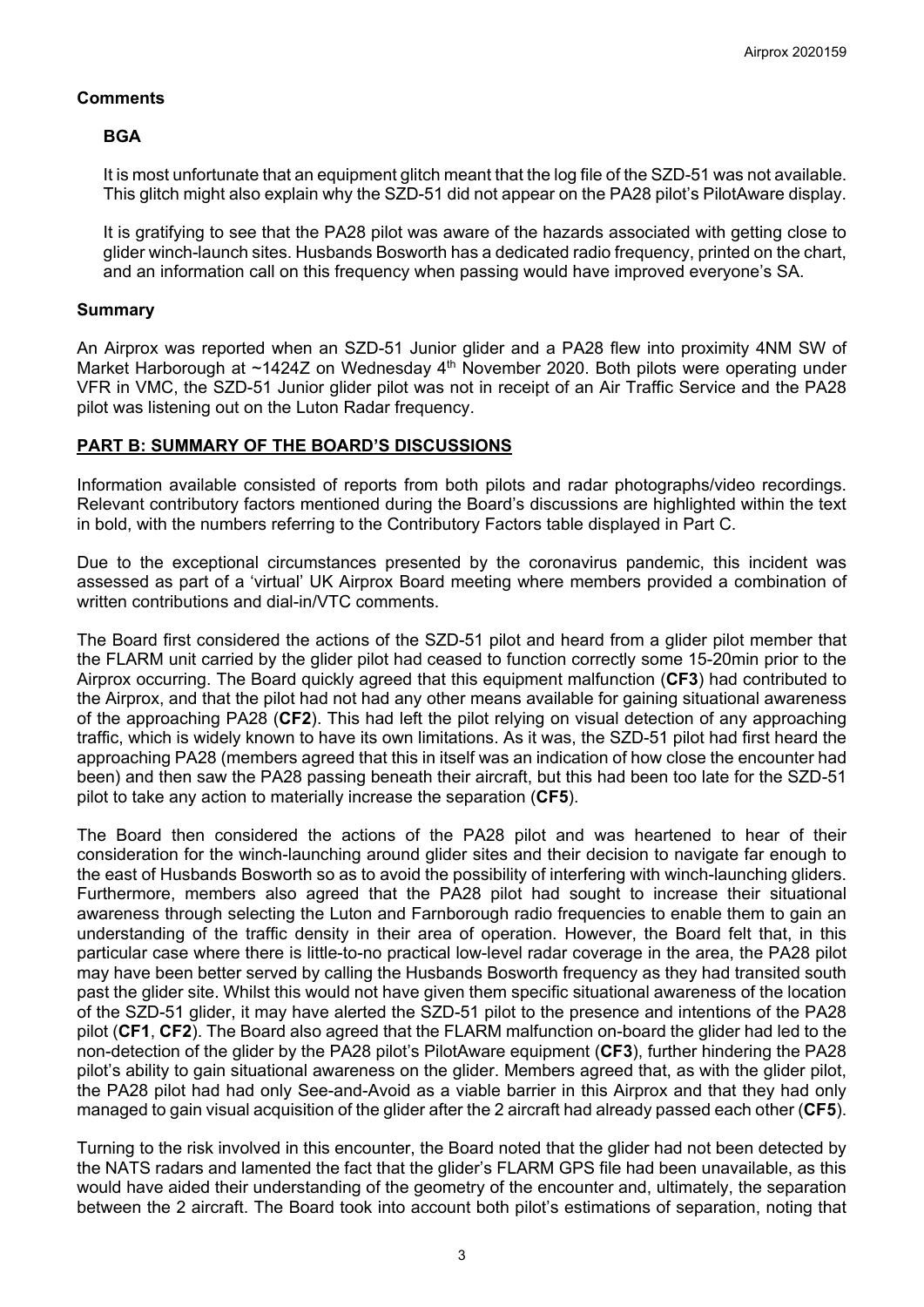the PA28 pilot had only seen the glider after they had already passed it, and the fact that the glider pilot had reported being particularly shaken after the event. Members agreed that, with neither pilot seeing the other aircraft until it was either too late to take any avoiding action or until after the aircraft had already passed, the separation between the aircraft had been entirely providential and that a serious risk of collision had existed (**CF4**). Accordingly, the Board assigned a Risk Category A to this event.

# **PART C: ASSESSMENT OF CONTRIBUTORY FACTORS AND RISK**

### Contributory Factors:

|     | 2020159                                                        |                                                                                             |                                                                     |  |  |  |  |
|-----|----------------------------------------------------------------|---------------------------------------------------------------------------------------------|---------------------------------------------------------------------|--|--|--|--|
| CF. | Factor                                                         | <b>Description</b>                                                                          | Amplification                                                       |  |  |  |  |
|     | <b>Flight Elements</b>                                         |                                                                                             |                                                                     |  |  |  |  |
|     | • Tactical Planning and Execution                              |                                                                                             |                                                                     |  |  |  |  |
|     | <b>Human Factors</b>                                           | • Accuracy of Communication                                                                 | Ineffective communication of intentions                             |  |  |  |  |
|     | • Situational Awareness of the Conflicting Aircraft and Action |                                                                                             |                                                                     |  |  |  |  |
|     | Contextual                                                     | • Situational Awareness and Sensory Events                                                  | The pilot had generic, late or no Situational Awareness             |  |  |  |  |
|     | • Electronic Warning System Operation and Compliance           |                                                                                             |                                                                     |  |  |  |  |
| 3   | Technical                                                      | • ACAS/TCAS System Failure                                                                  | Incompatible CWS equipment                                          |  |  |  |  |
|     | • See and Avoid                                                |                                                                                             |                                                                     |  |  |  |  |
| 4   | Contextual                                                     | • Near Airborne Collision with Aircraft, Balloon,<br>Dirigible or Other Piloted Air Vehicle | Piloted air vehicle                                                 |  |  |  |  |
| 5   | <b>Human Factors</b>                                           | • Monitoring of Other Aircraft                                                              | Non-sighting or effectively a non-sighting by one or<br>both pilots |  |  |  |  |

#### Degree of Risk: A

### Safety Barrier Assessment<sup>[5](#page-3-0)</sup>

In assessing the effectiveness of the safety barriers associated with this incident, the Board concluded that the key factors had been that:

## **Flight Elements:**

**Tactical Planning and Execution** was assessed as **partially effective** because the PA28 pilot did not choose to call on the Husbands Bosworth radio frequency as he transited to the east of the site.

**Situational Awareness of the Conflicting Aircraft and Action** were assessed as **partially effective** because the SZD-51 pilot had no prior warning of the presence of the PA28, and the PA28 pilot only had the generic situational awareness of the presence of the glider site.

**Electronic Warning System Operation and Compliance** were assessed as **ineffective** because the glider's FLARM equipment was unserviceable and so the PilotAware equipment on the PA28 could not detect the presence of the glider.

**See and Avoid** were assessed as **ineffective** because neither pilot saw the other aircraft in time to materially affect separation.

<span id="page-3-0"></span><sup>&</sup>lt;sup>5</sup> The UK Airprox Board scheme for assessing the Availability, Functionality and Effectiveness of safety barriers can be found on the [UKAB Website.](http://www.airproxboard.org.uk/Learn-more/Airprox-Barrier-Assessment/)